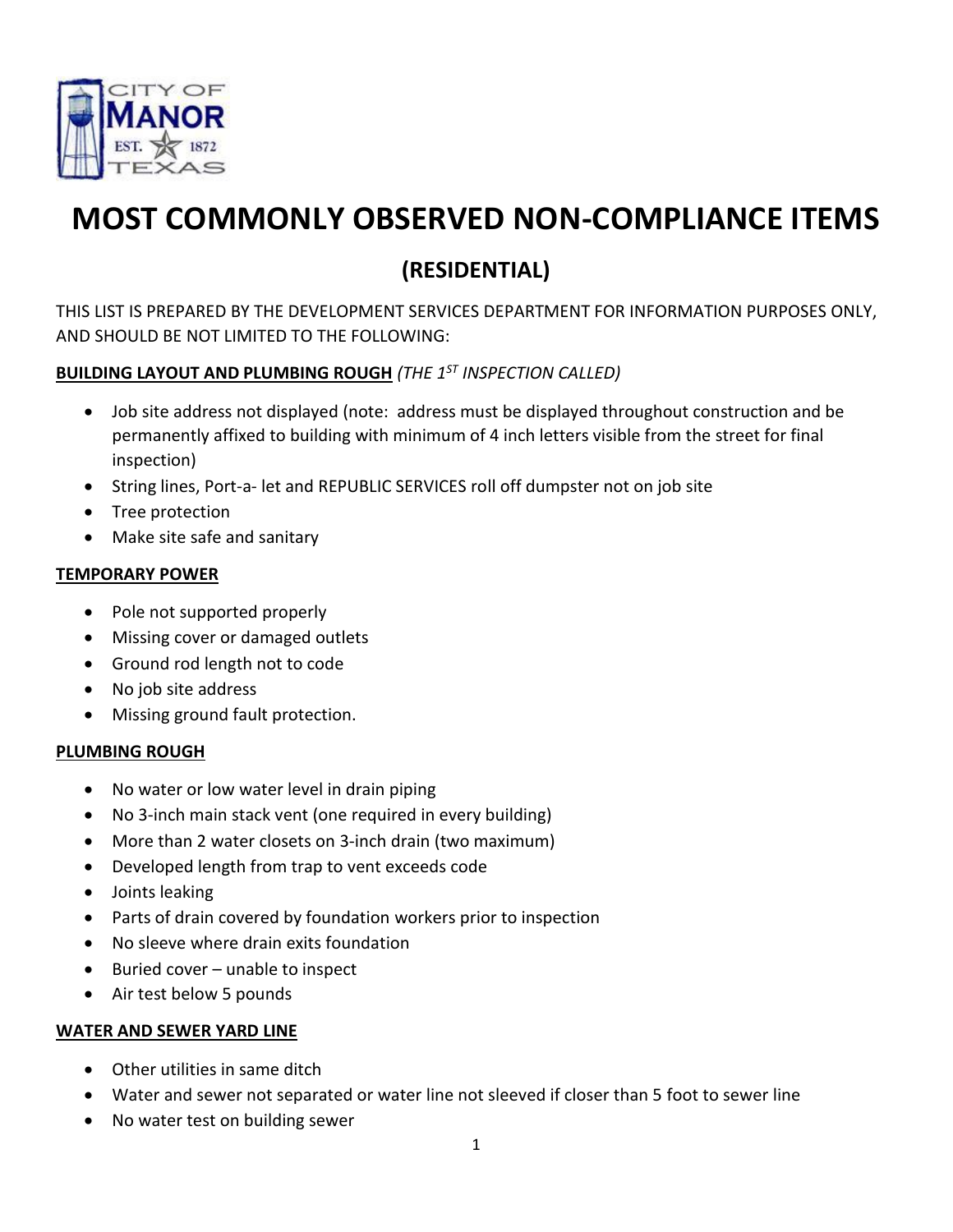- Water and sewer line not properly bedded
- Clean outs at street and at building not roughed in sewer line not graded properly
- Buried or covered unable to inspect
- 10-foot head required

#### **FLATWORK (SIDEWALK/ DRIVE APPROACH)**

- Layout not per approved plan
- Reinforcement details not per code
- Control joints not per code
- Did not maintain proper depths
- Flatwork damaged

## **FOUNDATION (INCLUDING COPPER)**

- Copper not sleeved
- Copper not insulated 2 feet back from exterior walls and where copper enters foundation
- Copper in contact with reinforcing steel
- Copper flattened or kinked
- Relief line for water heater without proper fall
- Insulate all hot water lines
- No plans on job site
- Plans have different address than job site
- Foundation not per plan
- Reinforcement not to plan (improper size, improper spacing, improper clearances)
- Beam depth and width not to plan
- Bottom of form boards not reaching the ground allowing leakage of concrete
- Beams not square and bottom of beam not clean
- Poly not cut and removed from bottom of beam
- No dowels at garage entrance
- Tree roots in beams
- Water in beams
- Wood supporting reinforcing steel
- Make site safe and sanitary

#### **PLUMBING TOP OUT**

- Gas pressure below 5 PSI or wrong size gauge
- No test on water supply
- Hot and cold water not tied together for test.
- Copper water pipe in contact with dissimilar metal.
- Water heater drain pan line smaller than 1 inch.
- Water heater vent in contact with combustibles.
- Water heater vent termination less than 5 feet above draft hood.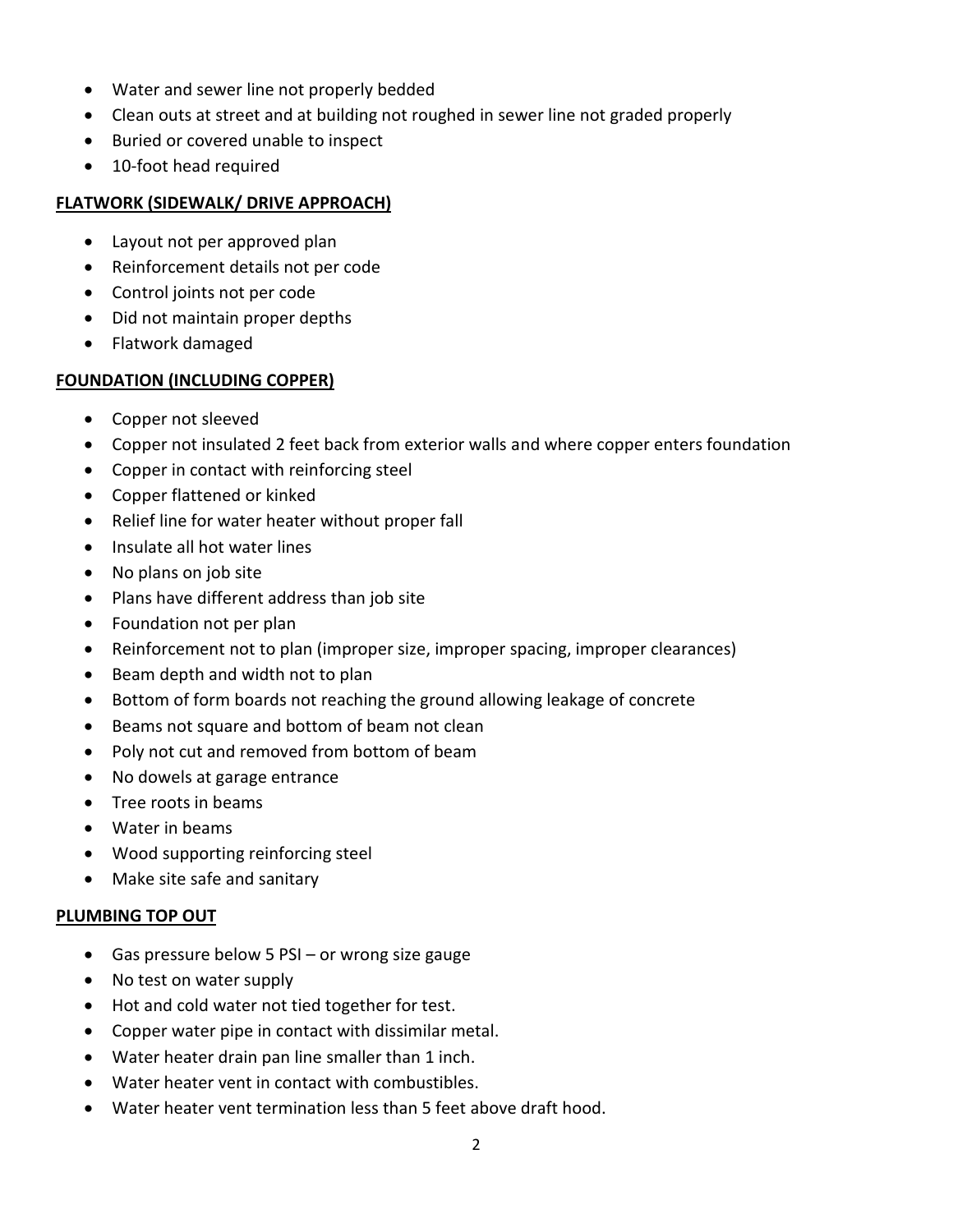- Water heater not on 18-inch platform above garage floor.
- Combustion air for gas water heater closet not roughed in.
- Terminating 3-inch vent prior to roofs vents not extended through roof.
- No water test on shower pan or no water test on upstairs tubs.
- Leaks in drain or water supply piping.
- Vents and water piping not supported to Code.
- Water supply pipping not insulated in outside walls and unheated areas.
- Under the counter remote gas range cutoff not roughed in
- Insulate all hot water lines
- No "S" trap allowed
- Air testing to 50 pounds or water working pressure test on all water lines.

#### **UNDERGROUND ELECTRICAL**

- Burial depth less than 18 inches of cover
- Riser above ground is less than schedule 80.

## **ELECTRICAL ROUGH**

- Wires closer than 1¼ inches from face of studs
- Damaged insulation
- Outlets more than 12 feet apart
- No outlet provided for hall or halls over 10 feet in length
- No Noalox on aluminum service wire.
- Other outlets on bathroom GFI circuit
- Wiring in contact with water heater vent, furnace vent or fireplace flue pipe.
- Gas pipe not bonded
- Separate circuit not provided for dishwasher, disposal, refrigerator and/or gas dryer.
- Smoke detectors not provided in areas where required by code
- Arc fault circuit protection in all areas required.

#### **MECHANICAL ROUGH**

- Return air located in kitchen
- Wood in drain pan
- Primary and secondary drain line termination not complete
- Furnace vent in contact with combustibles
- Combustion air not provided to furnace closet
- Dryer vent not complete or too long.
- Exhaust fans not provided where required by code
- Exhaust piping is damaged or not terminated to exterior
- HVAC duct is damaged, incomplete or not supported to code
- Attic unit not supported by minimum of ¾ inch decking
- Needs to meet IECC (International Energy Conservation Code)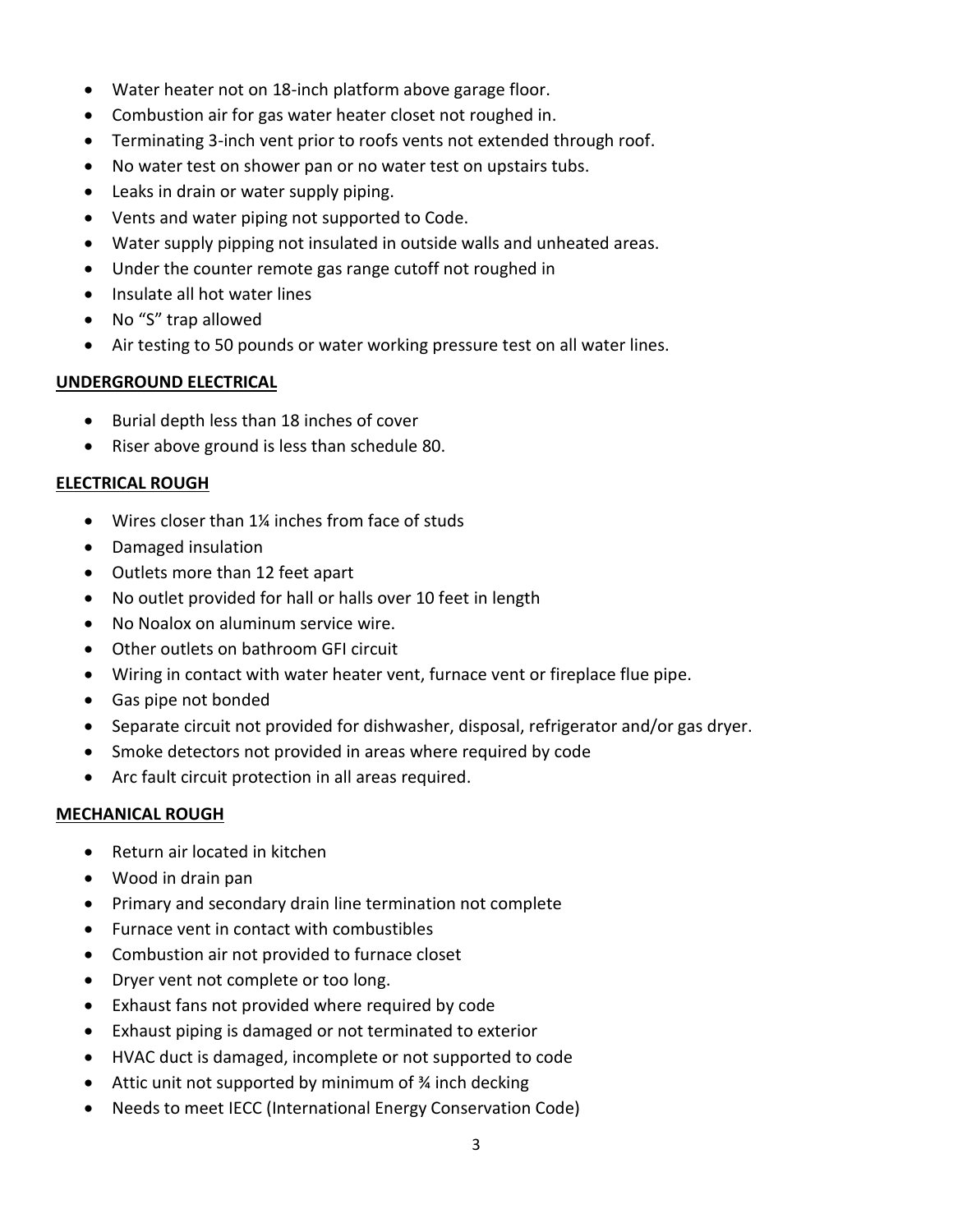#### **FRAMING**

- Job site not safe and sanitary: trash, lumber with nails, port-a-let missing, no job site address.
- Fire blocking not to code; No fire stopping around tub traps on 2<sup>nd</sup> floor; No fire stopping at the top of fir down, chases, arches, stairs, flue pipes at ceiling and floor on each level; all penetrations through plates and decking at ceiling and all upper levels.
- Exterior sheeting not sealed (if you can see daylight through holes and cracks in the sheeting, moisture can enter the walls of the structure)
- All ground floor columns, studs and lower floor supports not resting on treated plates
- Headers not shimmed; over cut studs not repaired; door frames not blocked at hinges and striker; wind bracing not to code or installed properly; cut trusses; holes cut or bored in lam beams; girders not supported with proper amount of studs; garage door header over spanned; stairs not to code; ridge and purling not properly sized to code; ridges, hips and valleys not supported properly; over cut plates not strapped; plate anchors not to code; glazing with 5 feet of tub or shower drain not safety plate; attic access to all spaces over 30 inches not framed in; fireplace flue pipe in contact with combustibles; fireplace not installed per manufacture's installation procedures.
- Sill Plate, sole plate or columns not properly anchored to foundation
- Over bored studs: Maximum 40% on structural studs. Maximum 60% on non-structural studs with a minimum of 5/8-inch on both faces.
- Over notched stud: Maximum 25% on structural and 40% on non-structural.
- Make site safe and sanitary

#### **INSULATION**

- ResCheck/ComCheck forms not posted
- Does not meet ResCheck/ComCheck requirements

#### **ELECTRIC METER RELEASE/GAS METER RELEASE (Inspections are concurrent)**

- Unable to verify primary and secondary ground
- Wiring within structure not properly terminated
- Exposed wires
- No gas pressure
- Missing stops
- Unvented combustion

#### **ELECTRICAL FINAL**

- Main and sub panel breakers not labeled
- Power not turned on at building
- No disconnect on outside A/C unit if unit is out of sight of main disconnect.
- Required GFCI outlets are not labeled or properly identified
- Single outlets not installed for designated circuits
- 4 wire outlets not provided for all 230-volt cord and plug-in appliances
- Wires not protected at attic access or equipment catwalks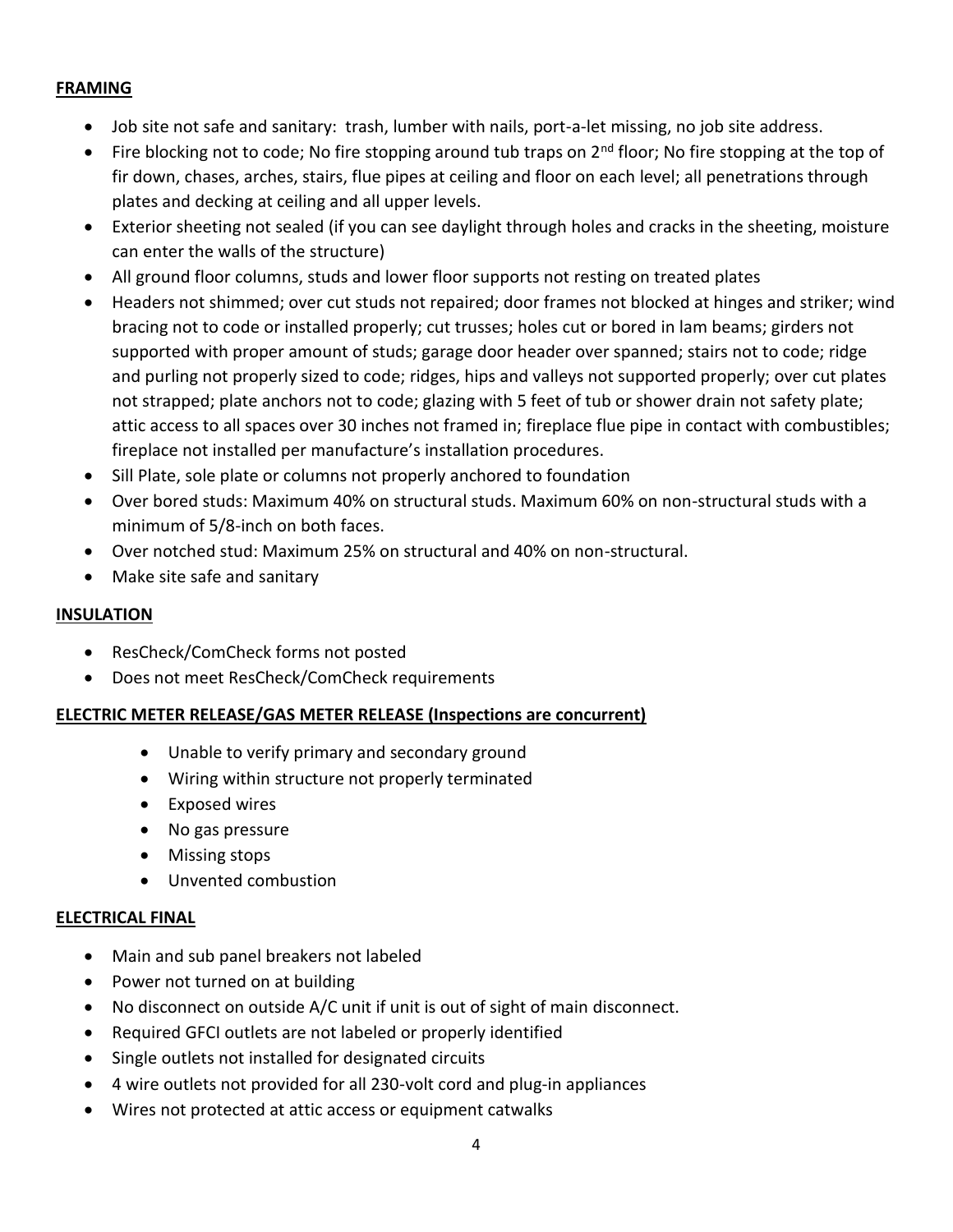- Missing fixtures, cover plates, and unused outlet boxes not blanked off
- Island counters over 4 feet without the proper number of outlets
- Dishwasher and disposal wires not strapped or supported
- Exposed wire/fixture cover plates not in place

#### **PLUMBING FINAL**

- Gas pressure below 5 PSI
- Clean out for kitchen sink covered
- Leaking traps
- No vacuum breakers on outside hose bibs
- Relief line for water heater not to code
- Fixtures not trimmed out
- Gas pipe not protected at attic water heater and HVAC catwalk
- Plumbing vents not painted for UV protection

#### **MECHANICAL FINAL**

- Catwalk around attic units not to code
- Drain pans for secondary condensate full of insulation
- Disconnect for inside HVAC units not provided
- Bath and utility room vent fans not trimmed out or operational
- Range vent hood duct to outside not connected
- Primary condensate lines not connected at lavatory traps
- HVAC outside compressor at or below finished grade

#### **BUILDING FINAL**

#### **EXTERIOR**

- Electrical, Plumbing, and or Mechanical Finals not approved
- Plumbing vents not painted for UV protection
- Vent caps and fireplace flue cap missing
- Roof flashing damaged, not properly installed or not sealed at overhangs
- Expansion joints in masonry not caulked and weep holes not to code
- Exterior penetrations not sealed at hose bibs, A/C lines, dryer vent and/or all electrical boxes
- Finished grade too close to finished floor and proper drainage not provided around foundation
- Driveway, curb or sidewalk cracked
- Water meter box and customer cutoff covered with dirt or full of dirt
- Sewer cleanouts buried or extending too far above grade
- A/C compressor behind privacy fence and out of sight of disconnect
- Window screens missing
- No permanent address on house
- Steps and had rails not to code
- Make site safe and sanitary